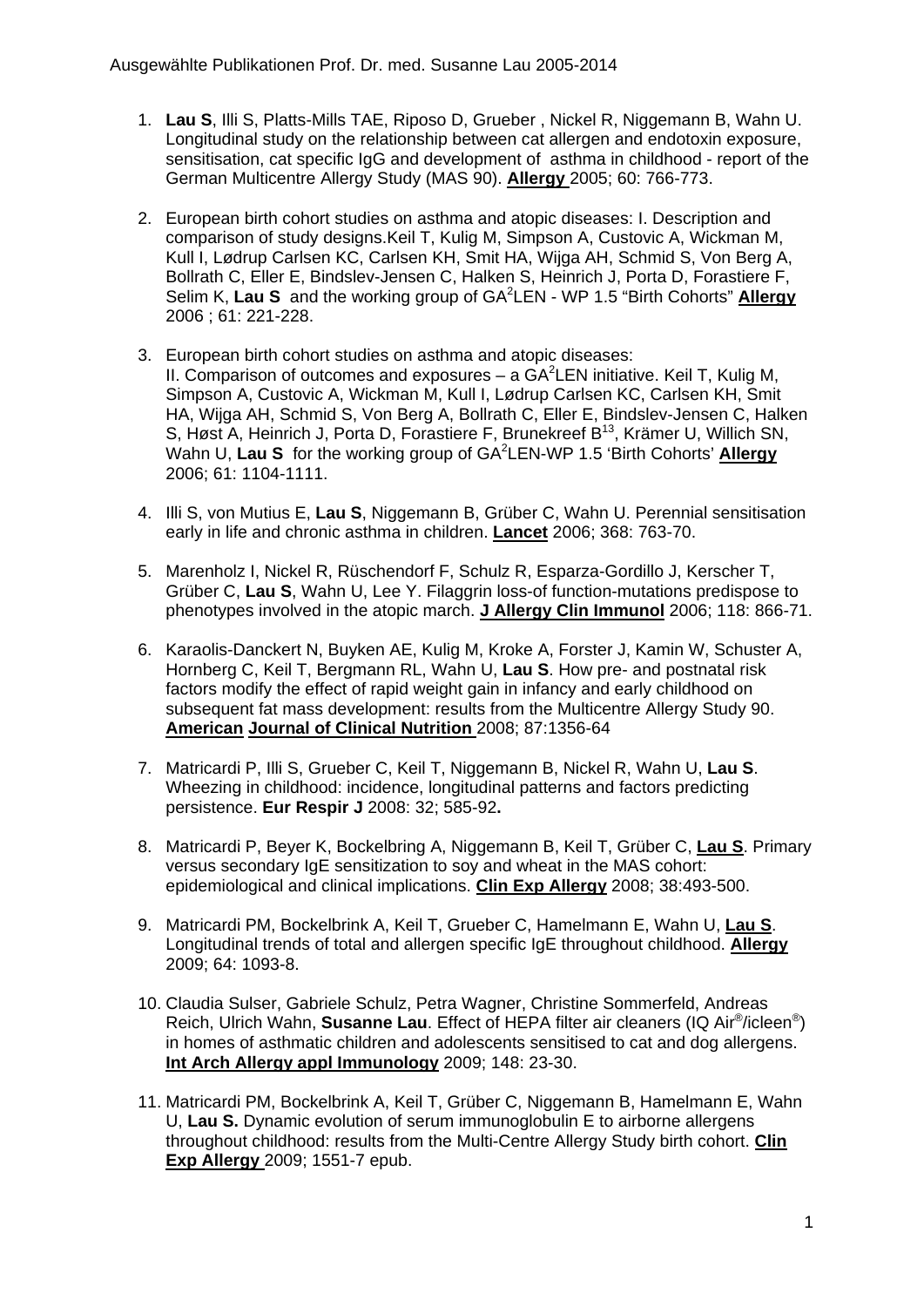- 12. Matricardi PM, Keil T, Wagner P, Wahn U, **Lau S**. Predicting persistence of wheezing: one algorithm does not fit all. **Eur Respir J** 2010; 35: 701-3.
- 13. Keil T, Bockelbrink A, Reich A, Hoffmann U, Kamin W, Forster J, Schuster A, Willich SN, Wahn U, **Lau S**. The natural history of allergic rhinitis in childhood. **Pediatr Allergy Immunol** 2010; 21: 962-9.
- 14. **Susanne Lau**, Kerstin Gerhold, Kurt Zimmermann, Charlotte W Ockeloen, Siri Rossberg, Petra Wagner, Claudia Sulser, Rita Bunikowski, Imke Witt, Juliane Wauer, John Beschorner, Georg Menke, Eckard Hamelmann, Ulrich Wahn. Oral application of bacterial lysate in infancy decreases the risk of atopic dermatitis in children with one atopic parent in a randomized placebo-controlled trial. **J Allergy Clin Immunol** 2012; 129: 1040-7.
- 15. Hatzler L, Penetta V, **Lau S***,* Wagner P, Bergmann RL, Illi S, Bergmann KE, Keil T, Hofmaier S, Rohrbach A, Bauer CP, Hoffmann U, Forster J, Zepp F, Schuster A, Wahn U, Matricardi P. Molecular spreading and predictive value of preclinical IgE response to Phleum pretense in children with hay fever. **J Allergy Clin Immunol** 2012; 130: 894-01.
- 16. Penders J, Gerhold K, Stobberingh EE, Thijs C, Zimmermann K, **Lau S**, Hamelmann E. Establishment of the intestinal microbiota and its role for atopic dermatitis in early childhood. **J Allergy Clin Immuno**l. 2013 Sep;132(3):601-607.e8. doi:10.1016/j.jaci.2013.05.043. Epub 2013 Jul 27. PubMed PMID: 23900058.
- 17. **Lau S**. Bacterial lysates in food allergy prevention. **Curr Opin Allergy Clinical Immuno**l. 2013 Jun;13(3):293-5. doi: 10.1097/ACI.0b013e328360ede9. Review. PubMed PMID: 23842540.
- 18. Esparza-Gordillo J, Schaarschmidt H, Liang L, Cookson W, Bauerfeind A, Lee-Kirsch MA, Nemat K, Henderson J, Paternoster L, Harper JI, Mangold E, Nothen MM, Rüschendorf F, Kerscher T, Marenholz I, Matanovic A, **Lau S**, Keil T, Bauer CP, Kurek M, Ciechanowicz A, Macek M, Franke A, Kabesch M, Hubner N, Abecasis G, Weidinger S, Moffatt M, Lee YA. A functional IL-6 receptor (IL6R) variant is a risk factor for persistent atopic dermatitis. **J Allergy Clin Immunol**. 2013;132(2):371-7. doi: 10.1016/j.jaci.2013.01.057.
- 19. Melén E, Granell R, Kogevinas M, Strachan D, Gonzalez JR, Wjst M, Jarvis D, Ege M, Braun-Fahrländer C, Genuneit J, Horak E, Bouzigon E, Demenais F, Kauffmann F, Siroux V, Michel S, von Berg A, Heinzmann A, Kabesch M, Probst-Hensch NM, Curjuric I, Imboden M, Rochat T, Henderson J, Sterne JA, McArdle WL, Hui J, James AL, William Musk A, Palmer LJ, Becker A, Kozyrskyj AL, Chan-Young M, Park JE, Leung A, Daley D, Freidin MB, Deev IA, Ogorodova LM, Puzyrev VP, Celedón JC, Brehm JM, Cloutier MM, Canino G, Acosta-Pérez E, Soto-Quiros M, Avila L, Bergström A, Magnusson J, Söderhäll C, Kull I, Scholtens S, Marike Boezen H, Koppelman GH, Wijga AH, Marenholz I, Esparza-Gordillo J, **Lau S**, Lee YA, Standl M, Tiesler CM, Flexeder C, Heinrich J, Myers RA, Ober C, Nicolae DL, Farrall M, Kumar A, Moffatt MF, Cookson WO, Lasky-Su J. Genome-wide association study of body mass index in 23 000 individuals with and without asthma. **Clin Exp Allergy**. 2013 Apr;43(4):463-74. doi: 10.1111/cea.12054. PubMed PMID: 23517042; PubMed Central PMCID: PMC3608930.
- 20. Eigenmann PA, Atanaskovic-Markovic M, O'B Hourihane J, Lack G, **Lau S**, Matricardi PM, Muraro A, Namazova Baranova L, Nieto A, Papadopoulos NG, Réthy LA, Roberts G, Rudzeviciene O, Wahn U, Wickman M, Høst A; European Academy of Allergy and Clinical Immunology Section on Pediatrics; European Academy of Allergy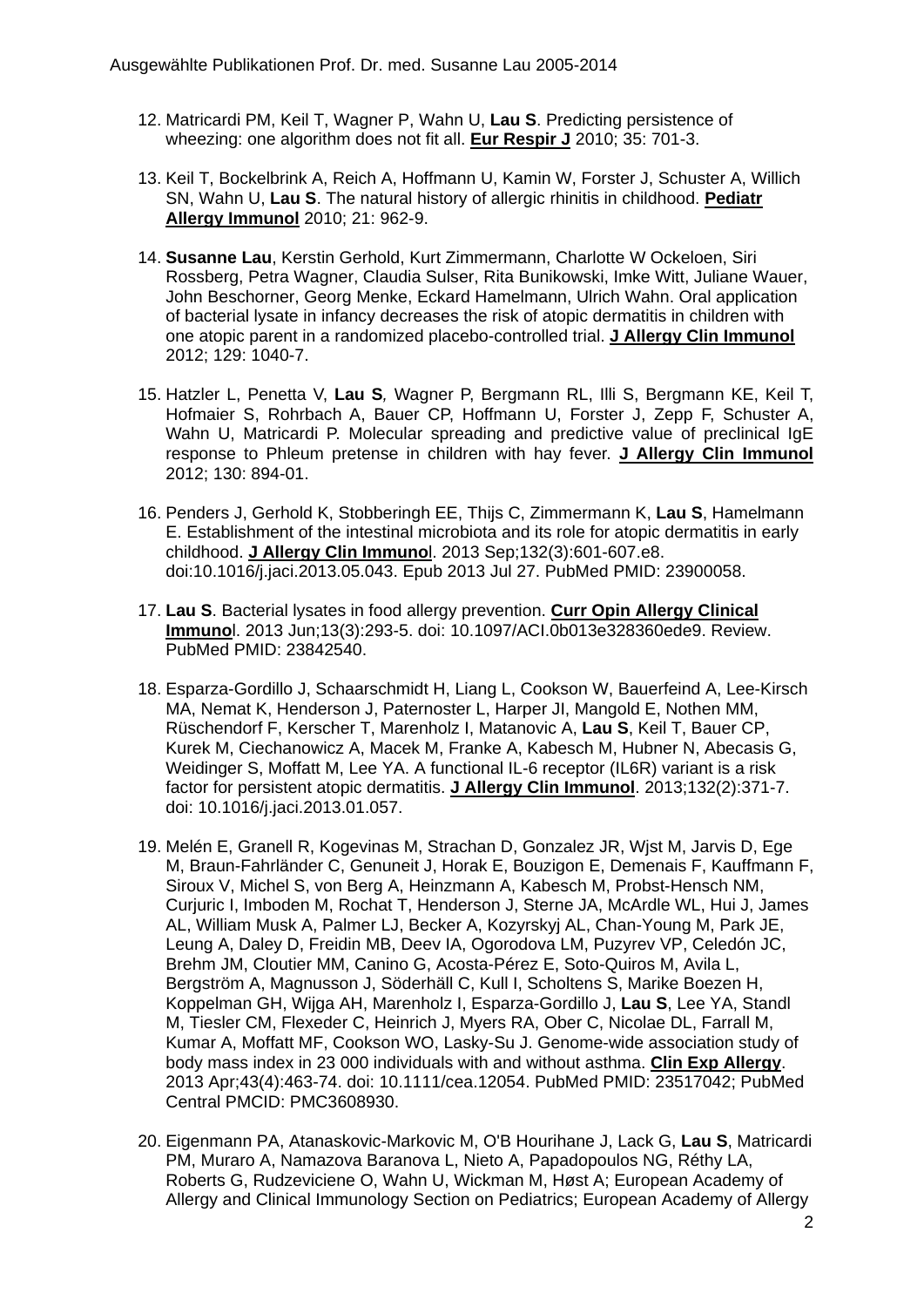and Clinical Immunology-Clemens von Pirquet Foundation. Testing children for allergies: why, how, who and when: an updated statement of the European Academy of Allergy and Clinical Immunology (EAACI) Section on Pediatrics and the EAACI-Clemens von Pirquet Foundation. **Pediatr Allergy Immunol**. 2013; 24:195-209. doi: 10.1111/pai.12066. Review. PubMed PMID: 23506293.

- 21. Rzehak P, Wijga AH, Keil T, Eller E, Bindslev-Jensen C, Smit HA, Weyler J, Dom S, Sunyer J, Mendez M, Torrent M, Vall O, Bauer CP, Berdel D, Schaaf B, Chen CM, Bergström A, Fantini MP, Mommers M, Wahn U, **Lau S**, Heinrich J; GA²LEN-WP 1.5 Birth Cohorts. Body mass index trajectory classes and incident asthma in childhood: results from 8 European Birth Cohorts--a Global Allergy and Asthma European Network initiative. **J Allergy Clin Immunol.** 2013 Jun;131(6):1528-36.doi: 10.1016/j.jaci.2013.01.001. Epub 2013 Feb 10. PubMed PMID: 23403049.
- 22. Lau S. What is new in the prevention of atopy and asthma? **Curr Opin Allergy Clin Immuno**l. 2013 Apr;13(2):181-6. doi: 10.1097/ACI.0b013e32835eb7b1. Review.PubMed PMID: 23400030.
- 23. Fiocchi A, Annunziato F, Assa'ad A, Arshad H, Bahna SL, Boyle R, Brozek J, Bush A, Canonica W, Cicardi M, Compalati E, Dahdah L, Dupont C, Finegold I, Fineman SM, Grabenhenrich L, Holgate S, Kuitunen M, **Lau S**, Maggi E, Martelli A, Matricardi P, Moretta L, Palmer D, Parronchi P, Pawankar R, Prescott S, Restani P, Rosenwasser L, Terracciano L, Scheurer S, Tripodi S, Vieths S, Von Berg A, Vultaggio A, Weber RW. The management of paediatric allergy: not everybody's cup of tea--10-11th February 2012. **Curr Opin Allergy Clin Immunol**. 2013 Mar;13 Suppl 1:S1-50. doi: 10.1097/ACI.0b013e32835e8b94. PubMed PMID: 23377496.
- 24. Dreborg S, Roberts G, Lau S, Santos AF, Halken S, Høst A. The history of pediatric allergy in Europe - from a working group to ESPACI and SP-EAACI. **Pediatr Allergy Immunol**. 2013 Feb;24(1):88-96. doi: 10.1111/pai.12029. PubMed PMID: 23331532.
- 25. Bousquet J, Anto J, Sunyer J, Nieuwenhuijsen M, Vrijheid M, Keil T; MeDALL Study Group; CHICOS Study Group; ENRIECO Study Group; GA²LEN Study Group. Pooling birth cohorts in allergy and asthma: European Union-funded initiatives – a MeDALL, CHICOS, ENRIECO, and GA²LEN joint paper. **Int Arch Allergy Immunol**. 2013;161(1):1-10. doi: 10.1159/000343018. Epub 2012 Dec 13. Review. PubMed PMID: 23258290.
- 26. Ahrens B, Mehl A, **Lau S**, Kroh L, Magdorf K, Wahn U, Beyer K, Niggemann B. Think twice: misleading food-induced respiratory symptoms in children with food allergy. **Pediatr Pneumology** 2013.
- 27. Hatzler L, Panetta V, Illi S, Hofmaier S, Rohrbach A, Hakimeh D, Bauer CP,Hoffman U, Forster J, Zepp F, Schuster A, Stock P, Wahn U, Keil T, **Lau S***,* Matricardi PM. Parental hay fever reinforces IgE to pollen as pre-clinicalbiomarker of hay fever in childhood. **Pediatr Allergy Immunol**. 2014;25(4):366-73. doi: 10.1111/pai.12248. PubMed PMID: 24953296.
- 28. Demoly P, Tanno LK, Akdis CA, **Lau S**, Calderon MA, Santos AF, Sanchez-Borges M,Rosenwasser LJ, Pawankar R, Papadopoulos NG. Global classification and coding of hypersensitivity diseases - An EAACI - WAO survey, strategic paper and review. **Allergy**. 2014 ;69(5):559-70. doi: 10.1111/all.12386. Epub 2014 Mar 20. PubMed PMID: 24650345.
- 29. Penders J, Gerhold K, Thijs C, Zimmermann K, Wahn U, **Lau S**, Hamelmann E. New insights into the hygiene hypothesis in allergic diseases: Mediation of siblingand birth